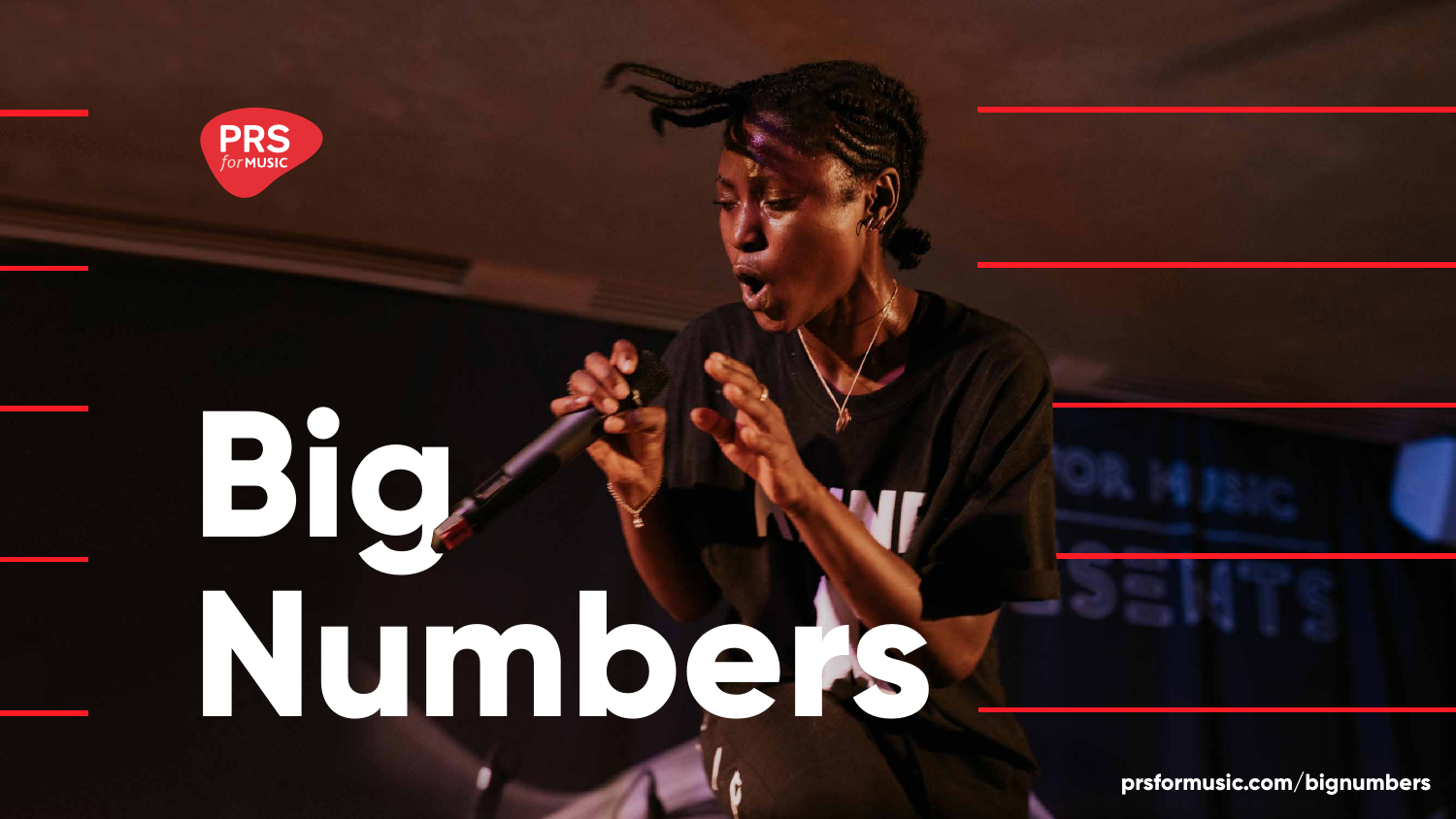### Basis of preparation:

The figures presented in this financial review are for the Performing Right Society Limited (PRS).

# <span id="page-1-0"></span>Contents

| <b>Headline results</b>   |   | 3-4       |
|---------------------------|---|-----------|
| <b>Our track record</b>   | . | 5         |
| <b>International</b>      | . | Ō         |
| <b>Public Performance</b> | . |           |
| <b>Online</b>             | . | 8         |
| <b>Broadcast</b>          |   | 9         |
| <b>Membership</b>         |   | 10        |
| <b>Outreach</b>           |   | 11        |
| <b>Repertoire</b>         |   | $12 - 13$ |
| <b>PRS Members' Fund</b>  | . | 14        |
| <b>PRS Foundation</b>     |   | 15        |



This review has not been audited. Audited financial statements for PRS are prepared using accepted UK accounting practices.



### **prsformusic.com/bignumbers**

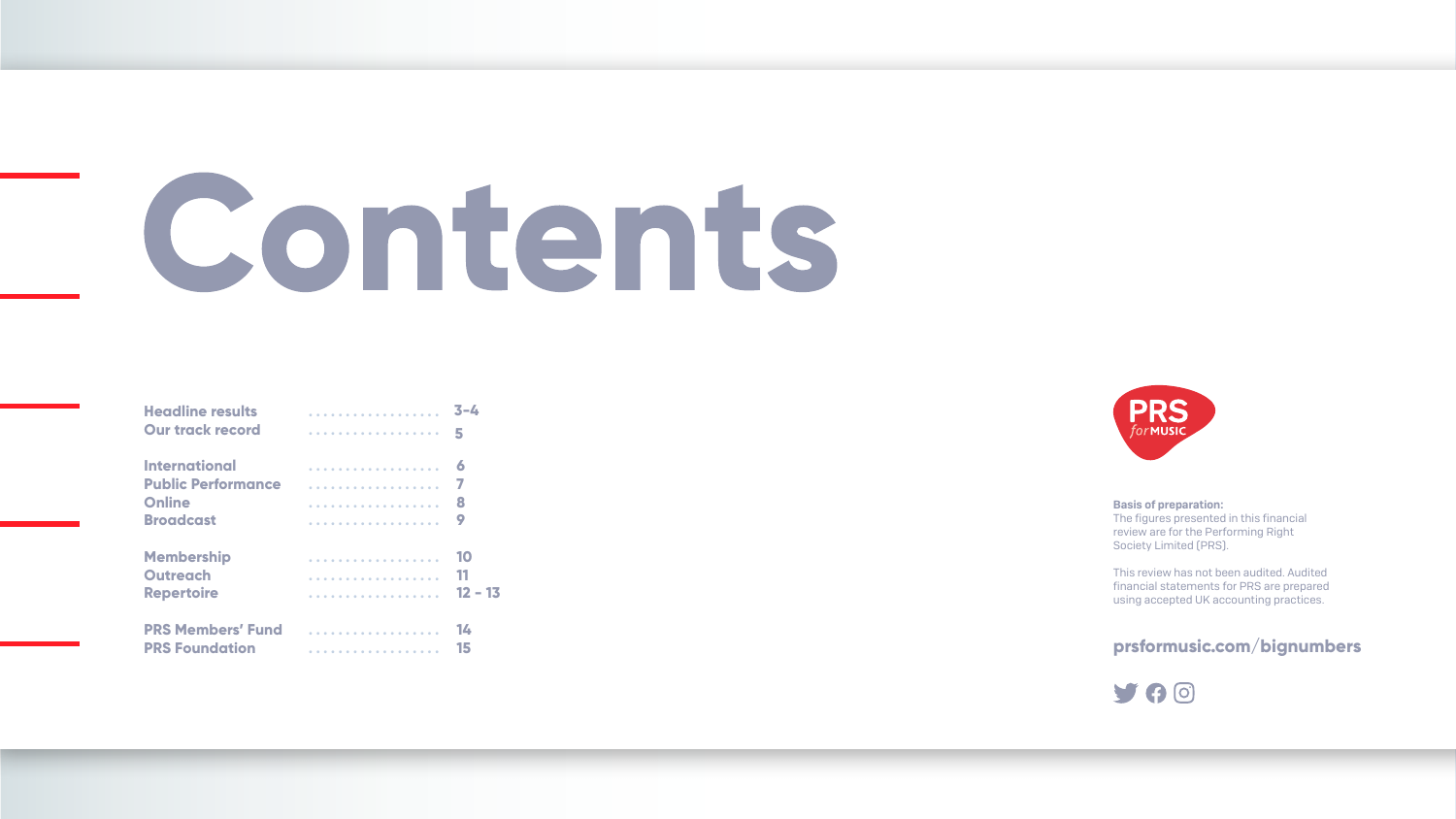<span id="page-2-0"></span>**2019 was another record year for PRS for Music. We collected and distributed more than ever before on behalf of our members**



**Total 2019 revenue figure presented on a constant currency basis. Distribution timings vary depending on revenue stream. Royalties distributed in 2019 may include activity from previous years.**

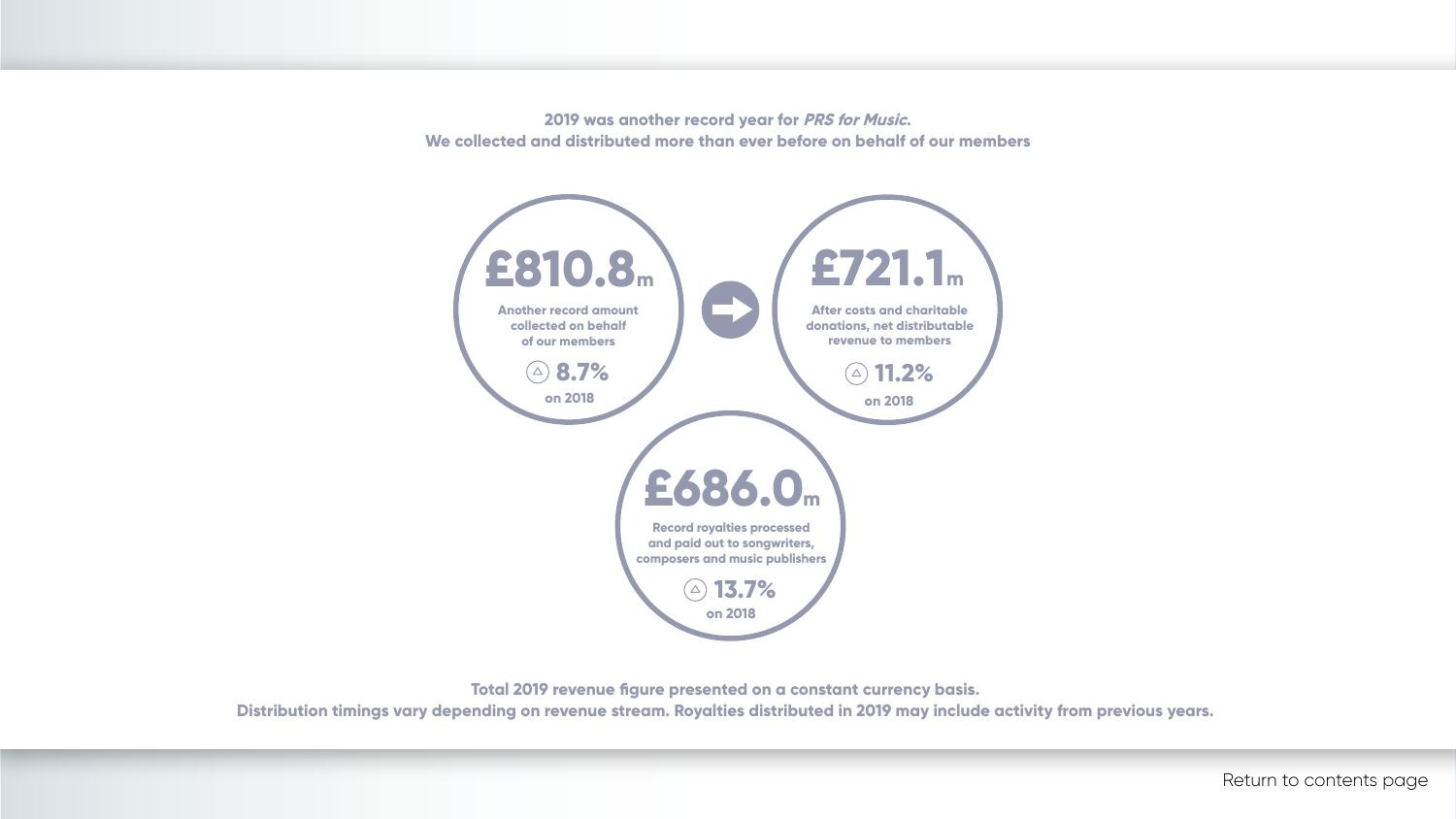**We processed 18.8 trillion 'performances' of music last year, including streams, downloads, radio and TV broadcasts, music played in UK businesses and live music played across the globe.**



# **18.8tn performances**

# **The BIG number**

# **67.8% on 2018**

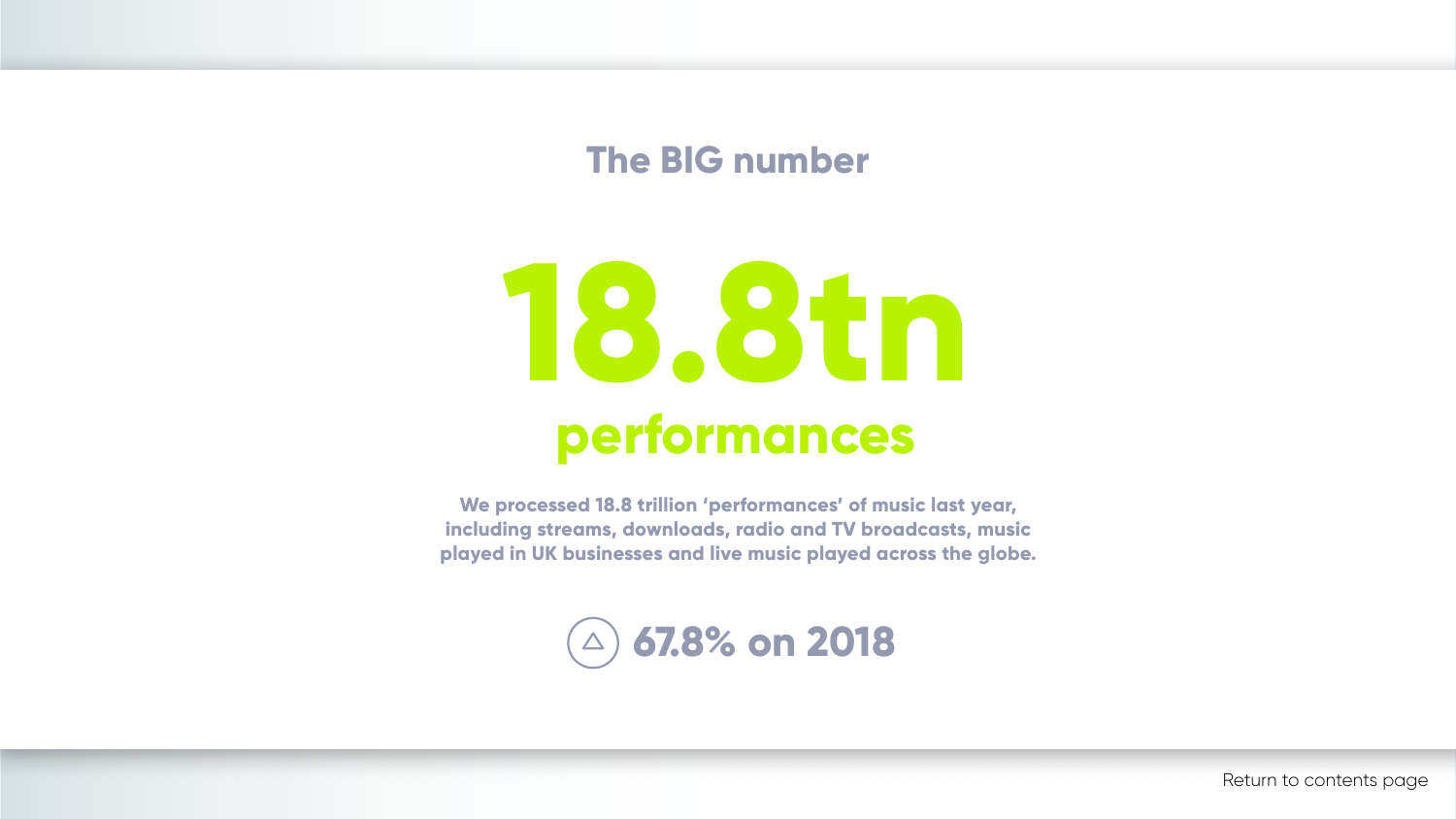We pay our members whenever their music is streamed, downloaded, broadcast, performed and played in public in the UK and overseas.

# Where does the **money come from?**



## <span id="page-4-0"></span>**Our track record**

*It is testament to the creative talent of our 145,500 members that royalty revenues from their music have continued to grow. The way we consume music continues to change and PRS for Music has made considerable investments over the last decade to ensure we're well placed to capture future growth.* 

Andrea C. Martin, CEO, PRS for Music

\*Figures presented on a constant currency basis



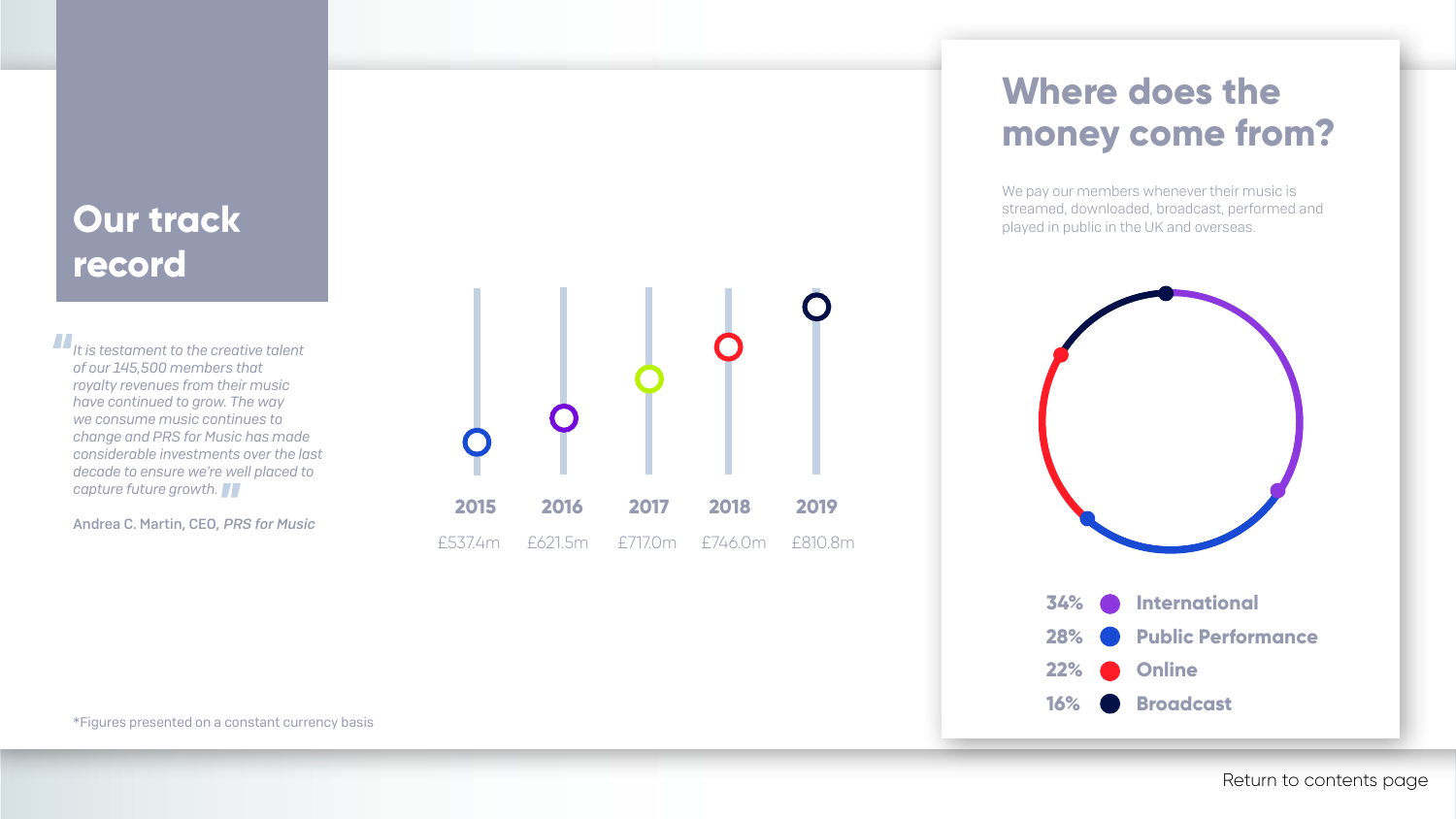### <span id="page-5-0"></span>**International**

International royalty income continues to be the largest revenue stream for our members, highlighting the enduring popularity of British music overseas.

Global chart successes and major live world tours from our members including Ed Sheeran, Elton John, Florence + the Machine, Phil Collins and Metallica contributed to this growth.





**collected from overseas**

\*Figures presented on a constant currency basis

**countries where our members' music earned royalties** 



33.6% growth  $(\triangle)$ over five years

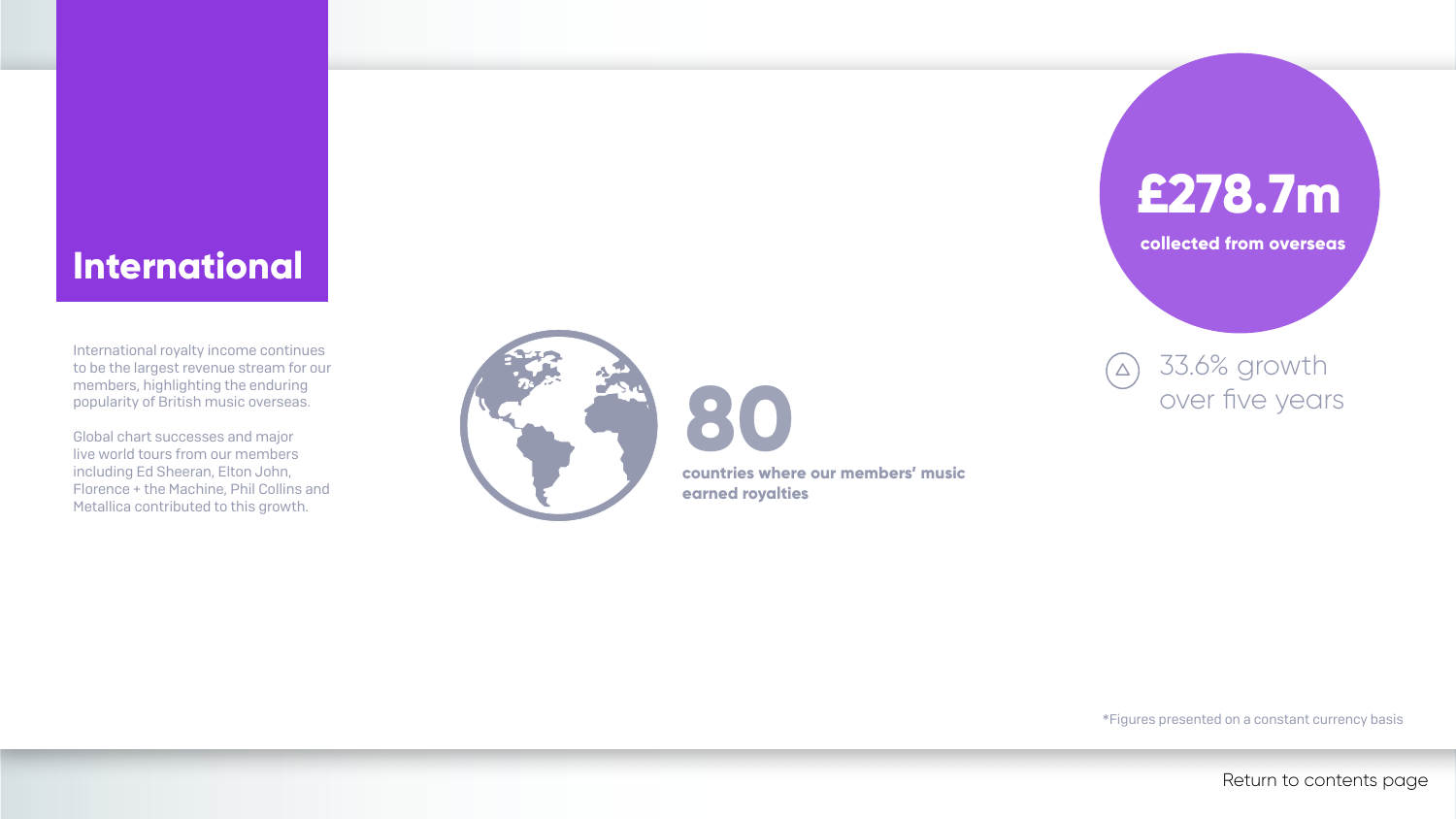# <span id="page-6-0"></span>**Public Performance**

Live performances in the UK and music used in UK business premises, collectively known as Public Performance, was our second biggest area of revenue growth last year. 2019 was the first full year of operation for PPL PRS, our joint venture with PPL, offering hundreds of thousands of businesses the ability to clear all the rights required through the purchase of the TheMusicLicence.

### 15.7% on 2018  $\Delta$

It was a good year for live music, with royalties from live performances climbing 38.8% to £54m in 2019. A rise in music festivals taking place across the UK, such as TRNSMT, Parklife, British Summer Time, Boomtown and the return of Glastonbury, contributed to this result. High-selling UK concerts from PRS members Spice Girls and Take That and UK tours from Ariana Grande, BTS, Drake, Michael Bublé, and P!nk, where PRS members' repertoire prominently featured, also contributed.





**royalties collected from public performance**

# **36m seconds**

**of music played by DJs in nightclubs and bars reported to us using Music Recognition Technology in 2019**

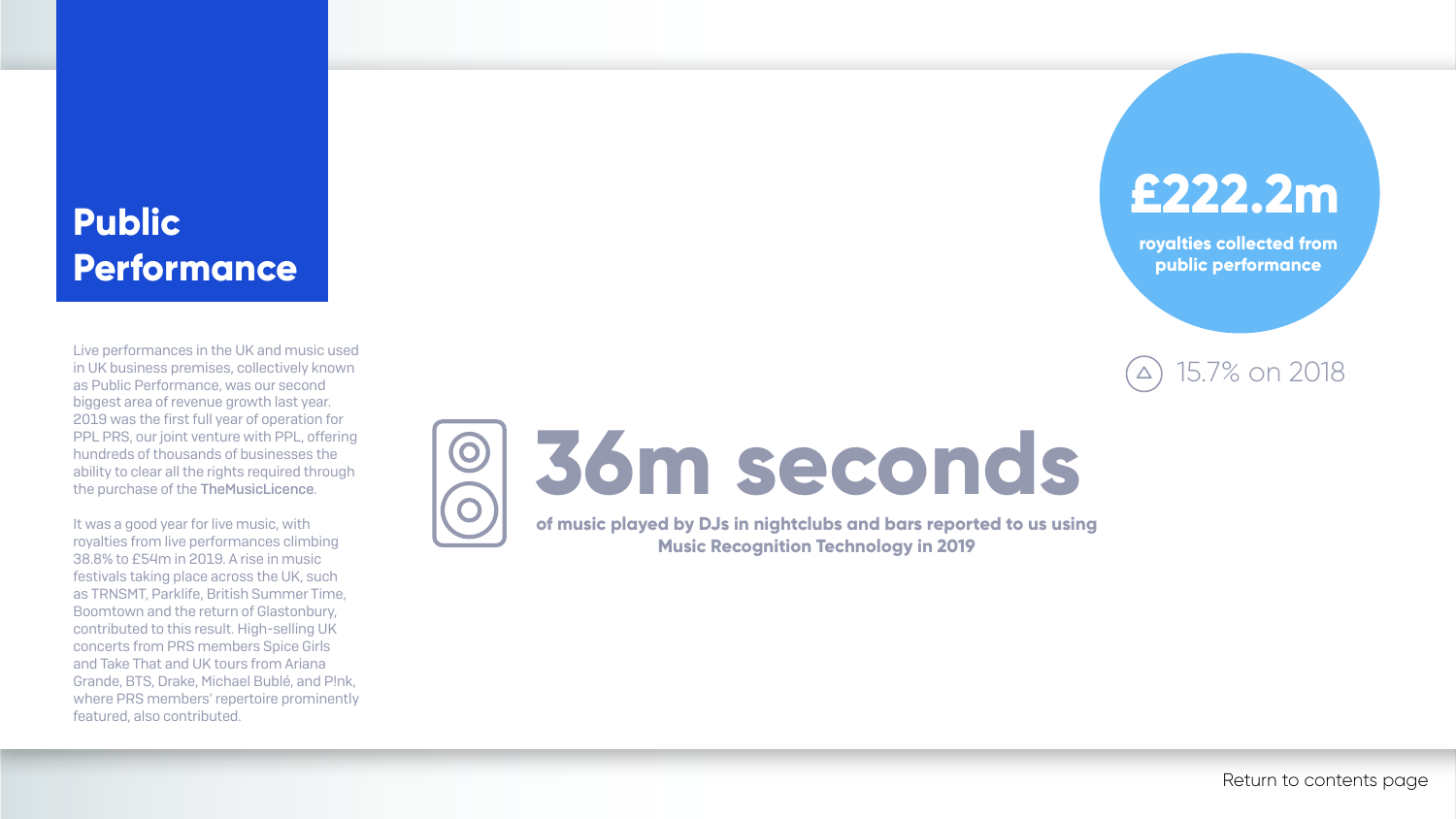### <span id="page-7-0"></span>**Online**

Royalties generated from online platforms, including downloads, online video games, streaming services and video-on-demand offerings saw the most significant uplift in royalties for members.

24.2% on 2018  $\Delta$ 

UK songwriters contributed to many of the biggest streamed hits like Someone You Loved by Lewis Capaldi and Old Town Road by Lil Nas X, the two highest performing songs in the official UK charts last year. In 2018, we also licensed Mixcloud, Facebook and Instagram, seeing royalties flow through to music creators for the first time in 2019.





**royalties collected from online platforms**



**video on-demand**





**£3.5m online gaming**



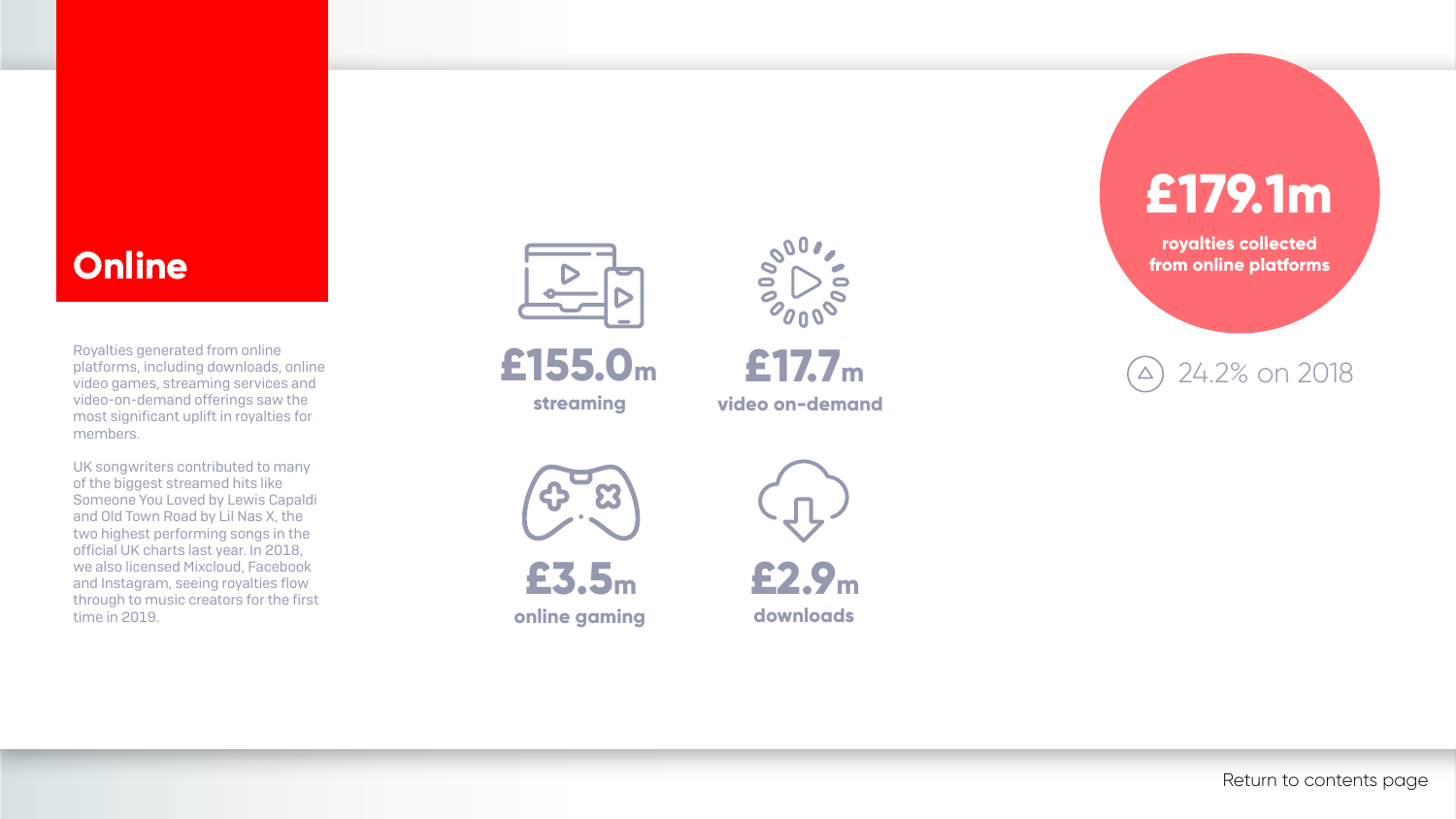### <span id="page-8-0"></span>**Broadcast**

Broadcast revenue increased by 2.4% despite a decline in linear TV viewing and the rise in popularity of video-on-demand.



**£49.8m radio**





**generated through broadcast deals**





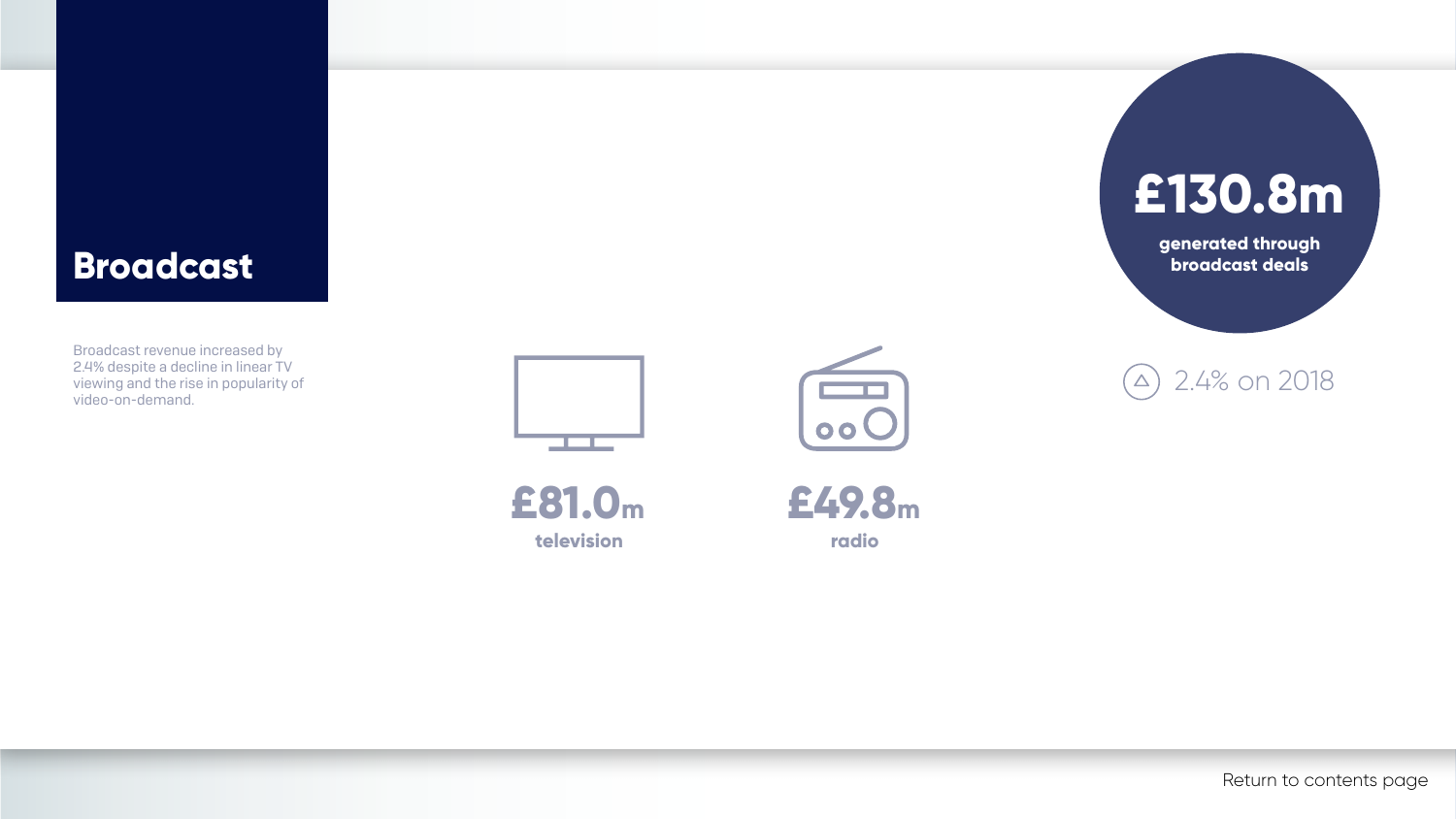### <span id="page-9-0"></span>**Membership**

Songwriters, composers and publishers are essential to the success of the music industry.

We're proud that our membership consists of some of the best talent in the world.



**We represent the rights of over 145,500\* songwriters, composers and music publishers in the UK**

### **Gender**

**18.4%**

**of members identify as women**

**63%**

**of new members under 30 were women**

**women registered as professional songwriters and composers in the UK in 2019, up 60% year-onyear (from 1,097 in 2018, to 1,755 in 2019)**

### **2,000 Nearly**

\* Membership as of March 2020



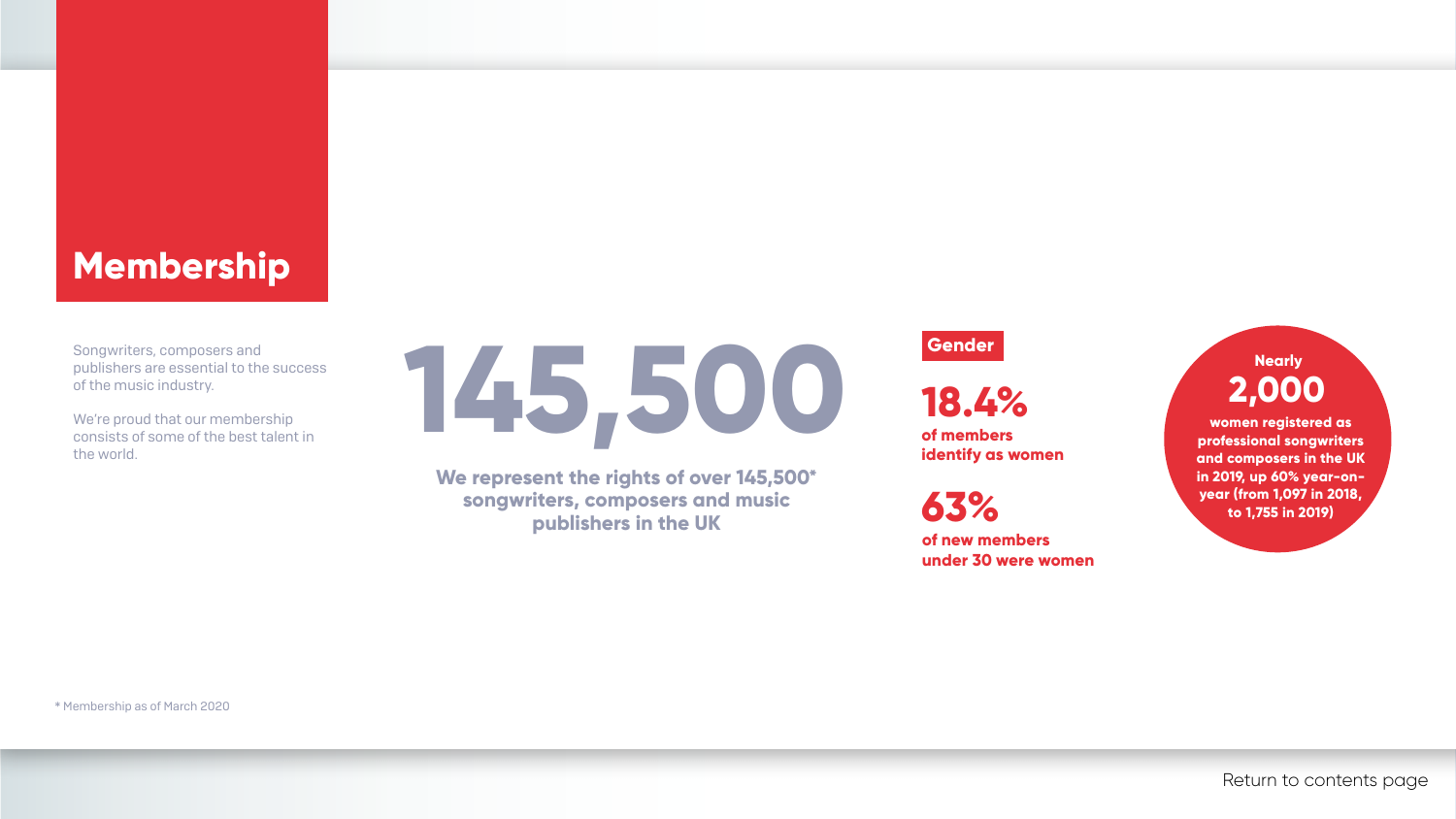### <span id="page-10-0"></span>**Outreach**

Our Outreach team travels the country engaging with members and potential members about *PRS for Music* and the industry.



**Members who attend 'How to' events are 13 times more likely to register their music**

**The Outreach Talent Identification programme (TIP) seeks to identify and engage with emerging artists.**

**38 98 media appearances with potential reach of** 

**Members identified under TIP went on to be featured in the BBC Music Sound of 2020 list, nominated for the BRITs Critics' Choice Award and win at the Grammys, the AIM Awards and the Mercury Prize.**

## **Over 850 artists**

**selected for Talent Identification Programme including**

**250 new artists joined TIP in 2019**

**'How to'**

### **Stormzy Mabel Tom Walker Wolf Alice**

**events**

## **Talent Identification programme**

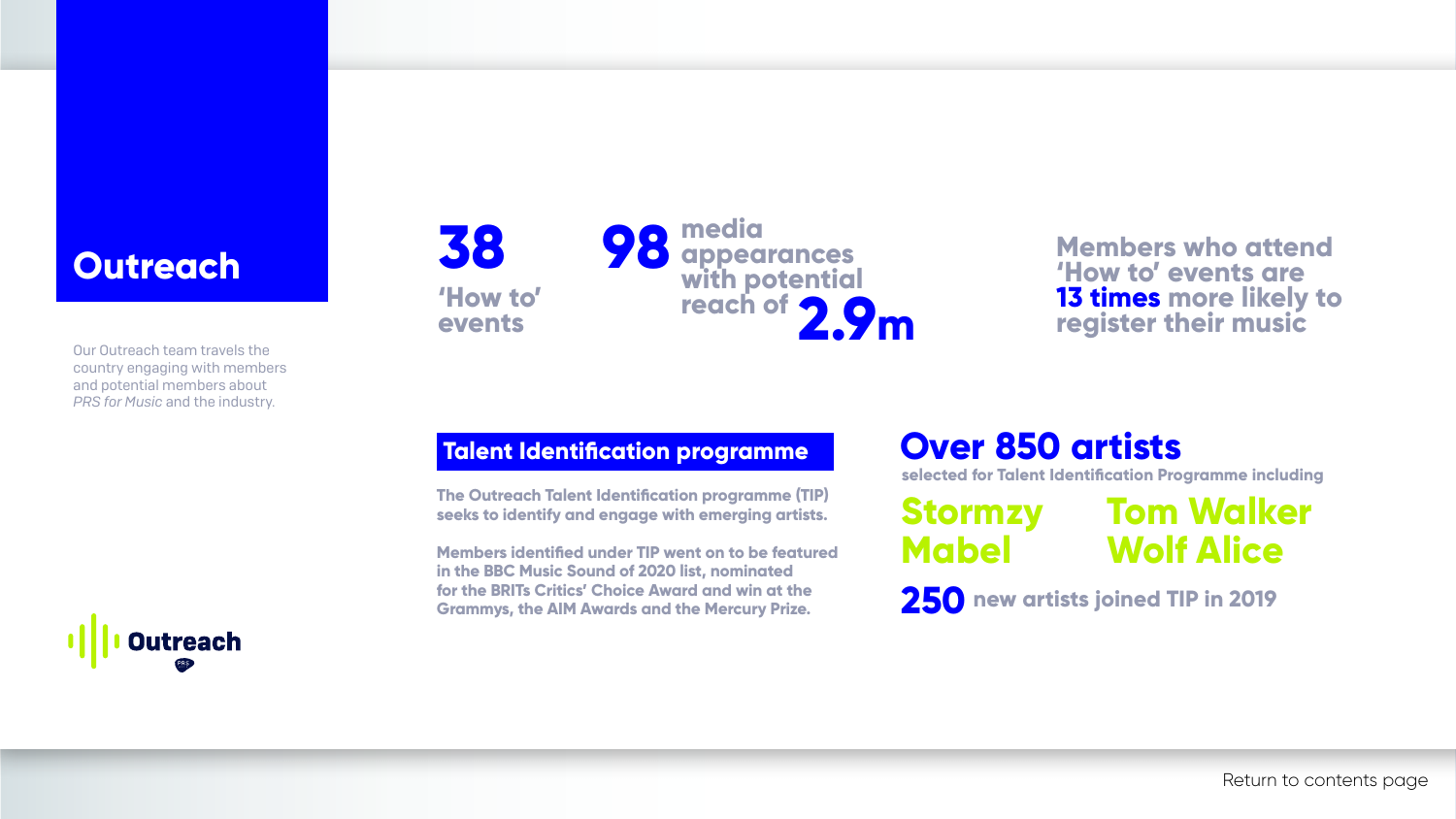### **Repertoire**

Our repertoire is vast and includes music from all genres, enjoyed and

<span id="page-11-0"></span>respected all over the world. **5,880,000,000 seconds 98,000,000 minutes 68,056 days 9,722 weeks 28million works in our repertoire, so that's... 186.3 years**

### **we have over**

# **of continous music**

(based on a 3.5 minute work)





**If you pressed play now on our entire repertoire, it would be 2206 by the time it finished.**



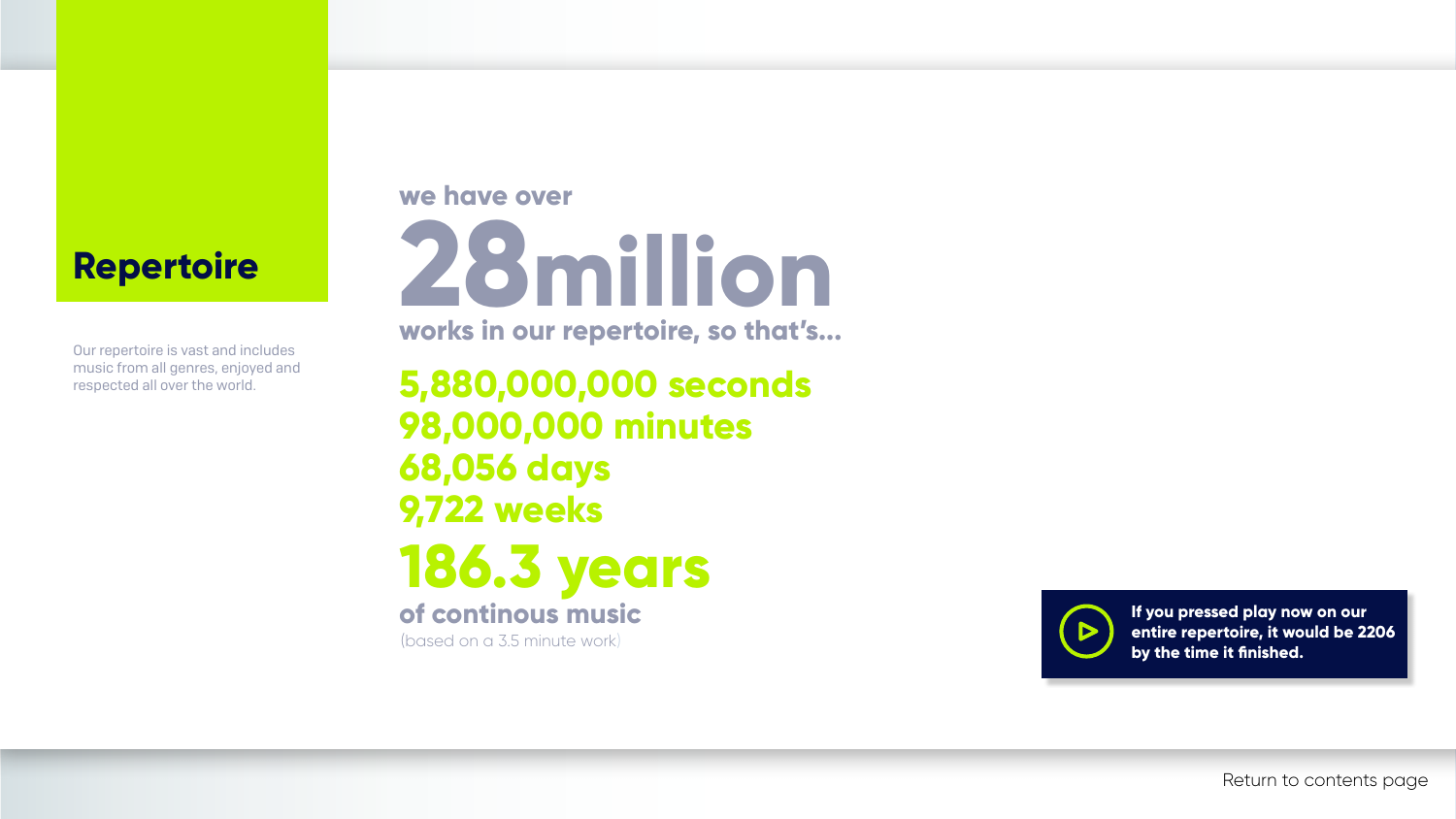**work on the radio last summer was**

**Senorita Shawn Mendes**

**The TV shows where our members' works featured most were** 

- **1. Come Dine With Me**
- **2. Homes Under the Hammer**
- **3. The Only Way is Essex**

## **Most popular work titles**

**works registered in 2019 have the word 'money' in the title**

**works were registered by Universal Music Publishing in 2019, the most registrations of all our members**

- **1. Intro**
- **2. Home**
- **3. Hold On**
- **4. Silent Night**
- **5. Time**



# **Repertoire The most played The most played The most played**

**4,802**

**220,250**

**works were registered by writer members in 2019**



**484,625 set lists were submitted** 

**from all over the world in 2019, to help our members get paid for their live performances**

# **137,171**

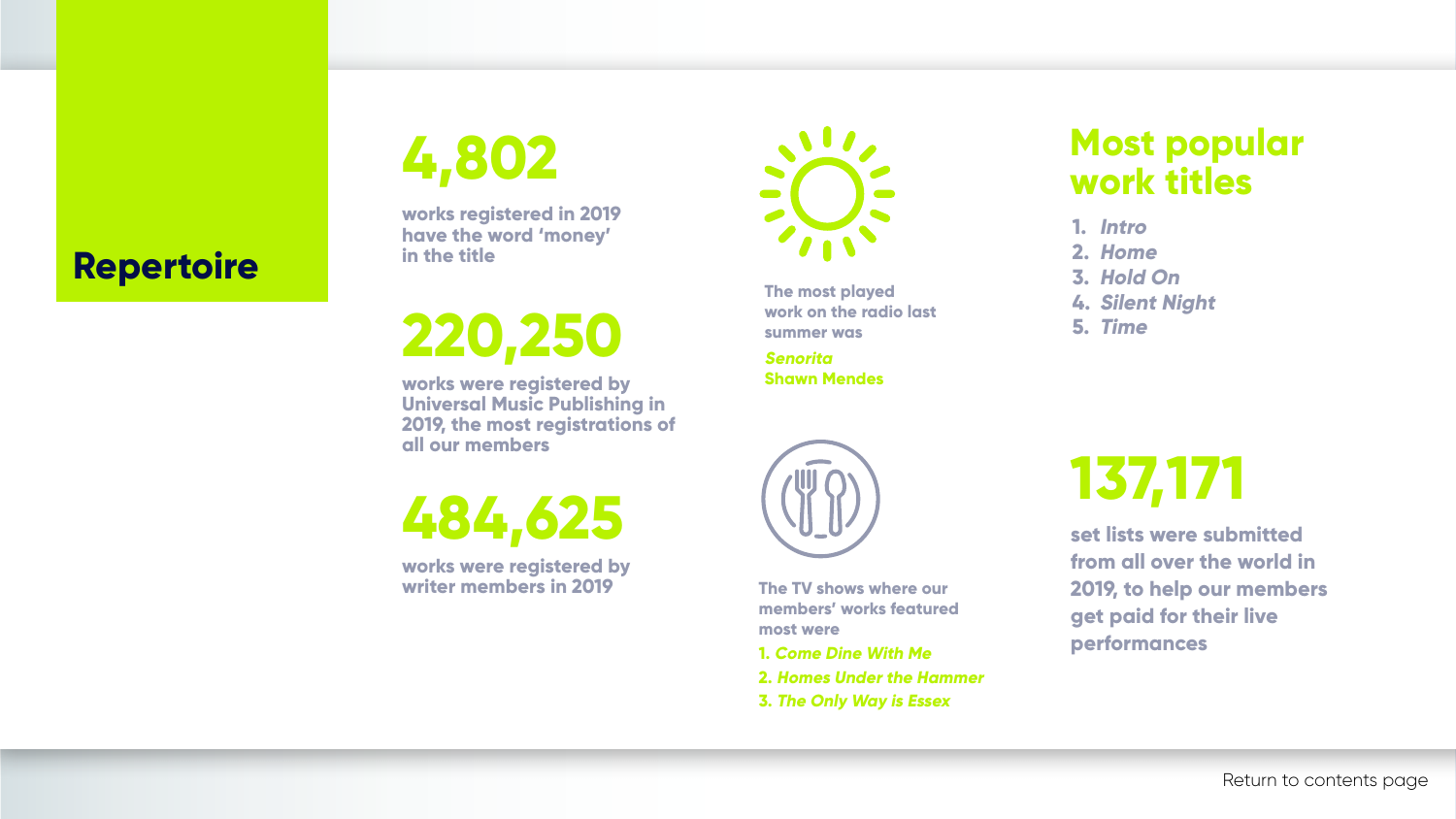# <span id="page-13-0"></span>**PRS Members' Fund**

The PRS Members' Fund was formed in 1934 to support songwriters and composers during the Great Depression. Over 80 years later it continues to be a dedicated support network for *PRS for Music* members and their dependants in times of crisis.

> **Marc Bolan Billy Mayerl Charles Williams Daphne Oram J.R.R. Tolkien Eric Coates**

# **1,198**

**grants totalling over**

### **£440,380**

**were awarded to PRS members and their families**





**awarded by the Fund in grants and loans**

### **Partnerships include**

**Help Musicians UK Music Minds Matter Shelter Stepchange Debt Charity (BAPAM) Macmillan Cancer Support Music Support**



**British Association for Perfoming Arts Medicine** 

### **Legacies include**

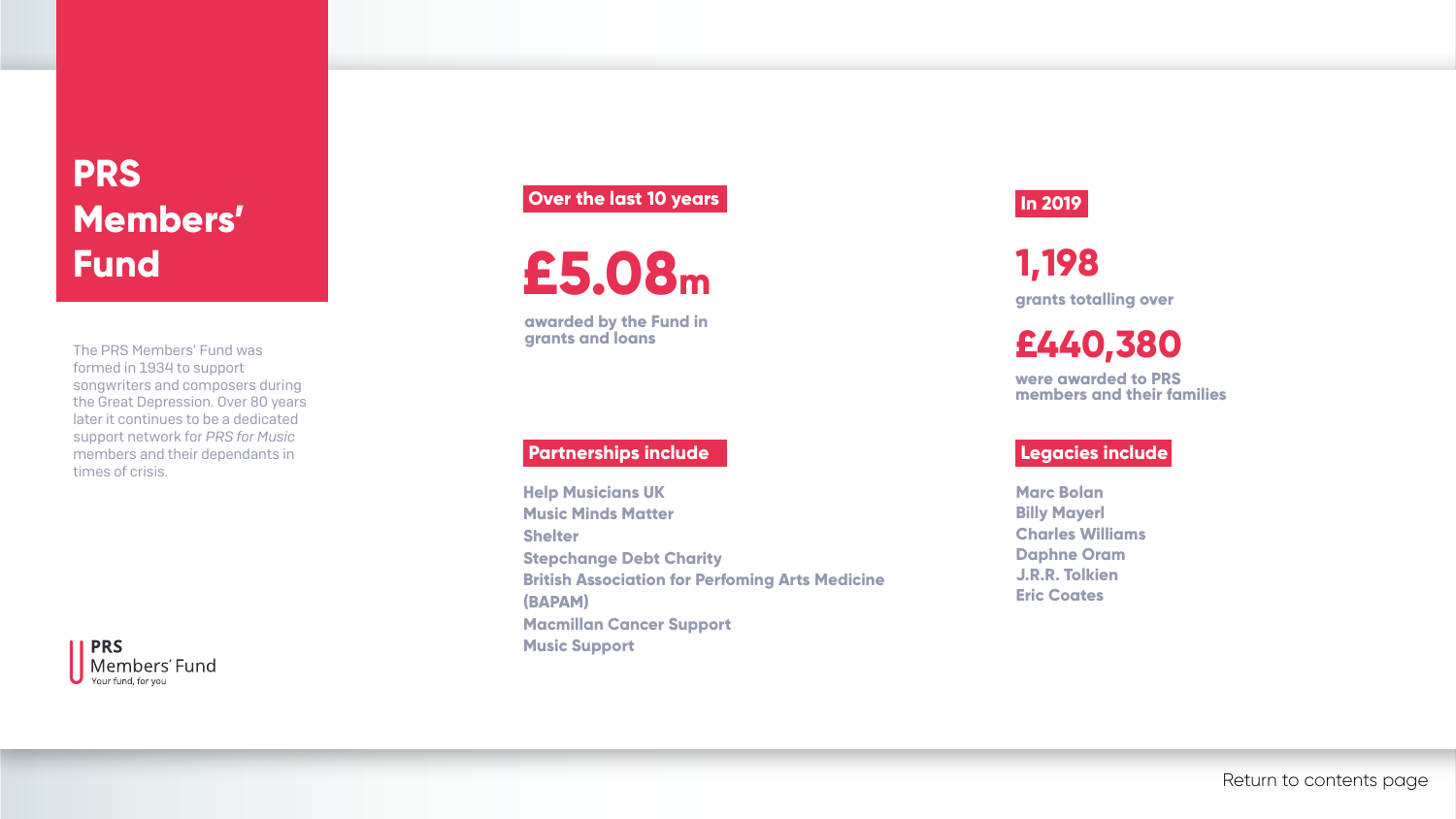# <span id="page-14-0"></span>**PRS Foundation**

We are proud to support and be the major donor for the UK's leading charitable funder of new music and talent development, PRS Foundation.

PRS Foundation's vital support removes barriers and enables talented UK-based songwriters and composers of all backgrounds to create exceptional and critically acclaimed new music and develop sustainable careers.



**533**

**new music projects funded**

**373**

**music creators directly supported**

### **In 2019**

**160**

**music organisations directly supported, reaching over 14,000 UK-based music creators**

### **11%**

**of music creator grantees identified as (an increase of 5% since 2018)**

**disabled** 

**56%**

**of music creators supported were women, mixed gender groups or gender minorities** 

### **32.6%**

**of colour** 

### **of grantees were people (including 18.4% Black, 3% Asian and 9.7% Mixed)**

### **Over 100 award nominations**

**for PRS Foundation's supported music creators in 2019 including:**

**7 out of 12 Mercury Prize nominated artists have recieved PRS Foundation support including the winner, Dave**



**17 Ivors Composer Awards nominations and 8 winners** 

**4 Grammy nominations**

### **Since 2000 until now**

**7,300**





# **£35m**



**given out in grants**

Talent Development Partner organisations supported to specifically nurture a broad range of individual music creators across different music genres in different regions of the UK.

PRS Foundation additionally has collaborative partnerships with organisations including BBC Music Introducing, PPL, MOBO, Jerwood Arts, Glastonbury, British Council, Spotify, and all four UK Arts Councils to play a vital role in the UK's talent development pipeline for music creators.

### **Network of support across the UK**

**45**